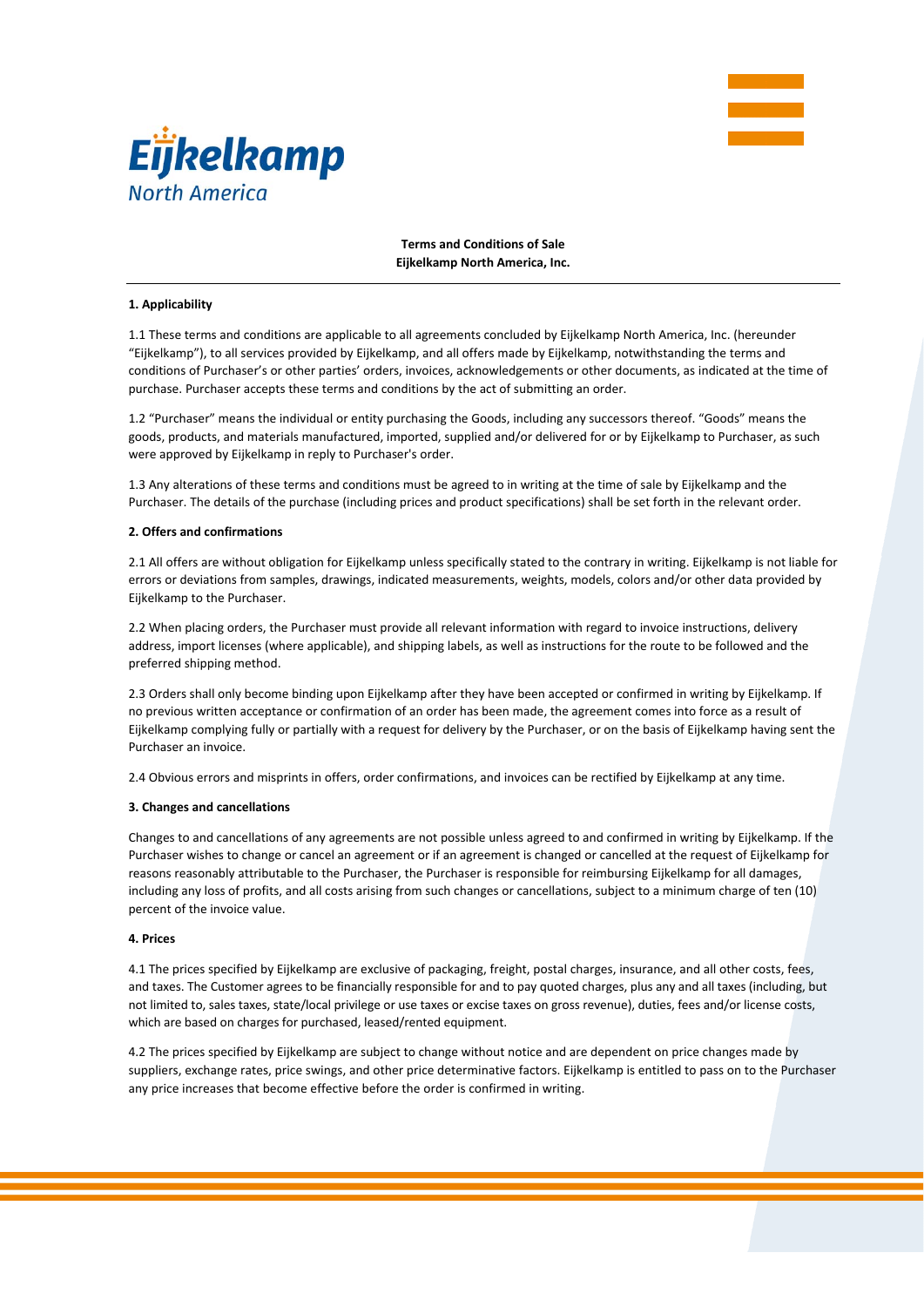



# **5. Delivery and delivery time**

5.1 Goods are delivered without packaging, unless expressly agreed in writing to the contrary and/or expressly stated to the contrary in the price lists. Packaging costs are charged to the Purchaser separately. Eijkelkamp retains the right to charge for administration costs for the supply of items below an invoice value, as determined by Eijkelkamp.

5.2 The indicated delivery times are only approximate. Delivery dates are subject to reasonable adjustments. Any exceeding of such delivery times shall not give the Purchaser the right to cancel the order or to refuse delivery or payment for the Goods, nor shall it oblige Eijkelkamp to pay any reimbursement to the Purchaser.

5.3 Goods that have not been accepted by the Purchaser after the delivery period shall be held at the disposal of the Purchaser and shall be stored at the Purchaser's own expense and risk. In such an event, in addition to the storage costs incurred, Eijkelkamp will charge a monthly rate of interest of one (1) percent of the invoice value until final payment is made.

5.4 The Incoterms 2020 are applicable to all Eijkelkamp deliveries.

# **6. Shipping, risk, and insurance**

6.1 Eijkelkamp, in its sole discretion, may determine the shipping method. If, instead, the Purchaser selects a shipping company or method, any additional costs will be passed on to the Purchaser.

6.2 When shipping has been agreed upon it becomes at the expense and risk of the Purchaser. If delivery cannot be made due to reasons beyond the control of Eijkelkamp, Eijkelkamp shall have the right to store the Goods ready for delivery or to arrange for the Goods to be stored at the expense and risk of the Purchaser, and may require payment for the Goods as if they have been delivered.

## **7. Claims**

7.1 Claims in regard to deliveries have no effect on other agreements between the parties. Claims must be made by the Purchaser in writing to Eijkelkamp directly and must be in the possession of Eijkelkamp within fourteen (14) days from the receipt of the Goods, or, when the Purchaser was only able to discover the defects at a later time, within fourteen (14) days of the discovery of such defects (but no later than twelve [12] months following delivery). Claims must be conveyed via a precise written statement, detailing the nature of and the grounds for the complaint, and must be accompanied by the packing slip and the invoice number. Claims not made within the aforementioned period of fourteen (14) days will not be entertained. External shipping damage must be reported on the freight note, and the Purchaser must provide satisfactory photographic evidence of this damage.

7.2 Processing or use of the delivered Goods by the Purchaser, or the placing of such Goods under the authority of any third party, shall nullify the Purchaser's right to make a claim. Minor deviations in quality or quantity and deviations that are reasonably regarded as tolerable shall not give rise to a claim. If a claim is substantiated, Eijkelkamp has the right, in exchange for the return of the faulty Goods, to credit the Purchaser in full, to repair the faulty Goods, or to proceed with redelivery or reprocessing of the Goods in question.

7.3 The Purchaser does not have the right to return Goods delivered to it under any circumstances, unless Eijkelkamp has given its prior approval in writing. If the Purchaser should nonetheless return Goods, insofar as such goods are not refused by Eijkelkamp, the Goods shall be held at the disposal of the Purchaser and at the Purchaser's expense and risk, and any warranty will be voided.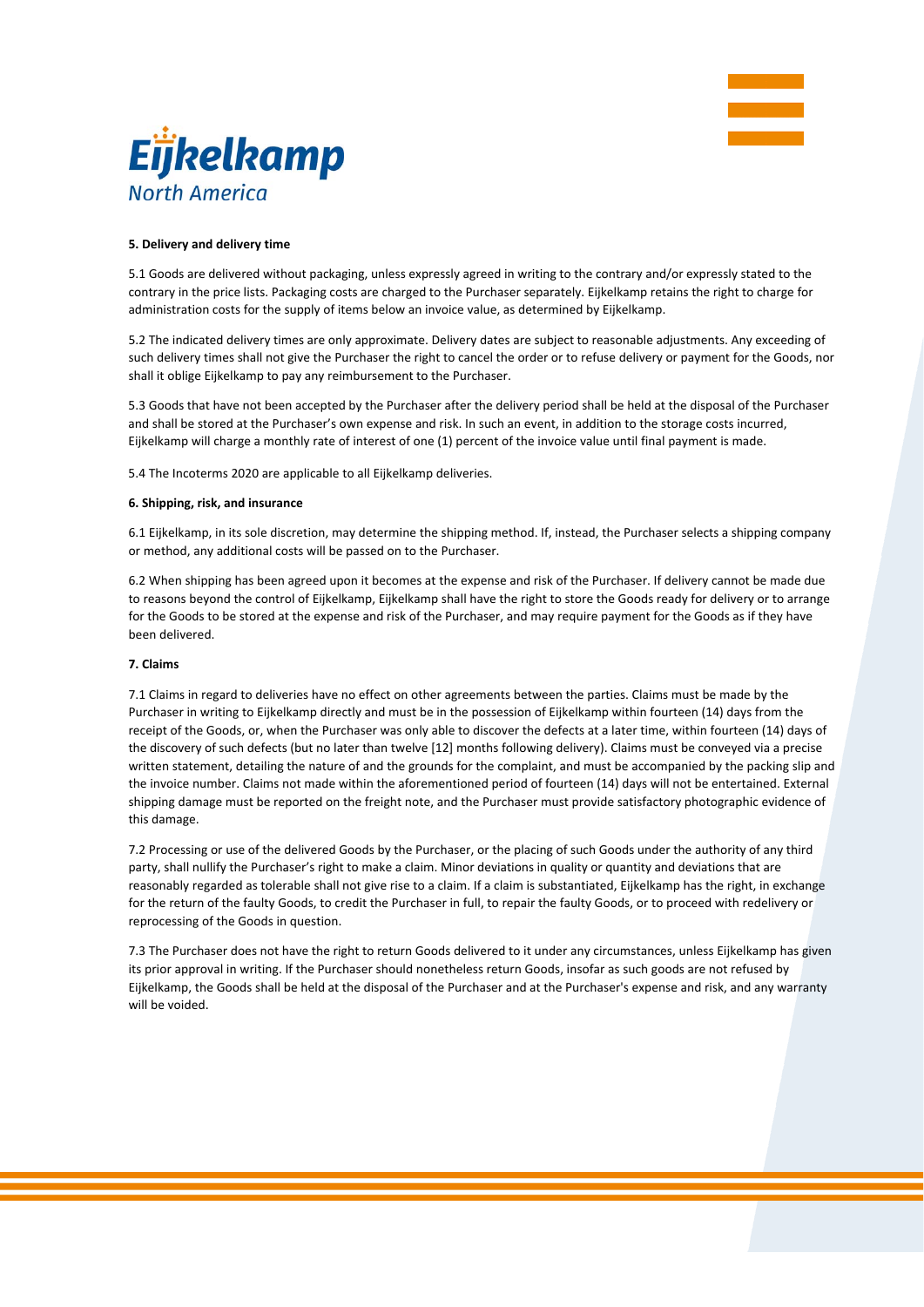



# **8. Warranty and limitation of liability**

8.1 The warranty set forth herein is expressly in lieu of all other warranties, whether expressed or implied, including, without limitation, any and all warranties of merchantability, quality and fitness for use and for purpose, any advice and recommendation and any obligations or liabilities which may be imputed to Eijkelkamp, any and all of which are expressly disclaimed, denied and excluded. Purchaser expressly agrees that no warranty that is not specifically stated in this agreement will be claimed or otherwise adhered to by purchaser and/or by anyone acting on purchaser's behalf and/or by anyone deriving the legality of its claim from purchaser, nor that will any such warranty be valid. Eijkelkamp neither assumes nor authorizes any other person to assume for it, any other liability in connection with the sale, use or handling of any and all goods specified or contemplated by this contract. No warranty is made with respect to any of these goods which have been subject to accident, negligence, alteration, improper care, improper storage, improper maintenance, abuse or misuse.

8.2 Eijkelkamp shall not be liable for damages due to delays in delivery or use. Eijkelkamp shall not be liable for special, consequential, or incidental costs or damages of any kind, however caused, whether arising from contract, tort, negligence or otherwise, including (without limitation) damages to persons or property, loss of profits, goodwill, overhead costs or procurement of substitute goods, loss of profits, or any other like damages, even if advised of the possibility of such damages. Except as otherwise expressly provided herein, Eijkelkamp's aggregate liability to purchaser and third parties shall not exceed the refunding of the purchase price of products hereunder. Transport costs, travel for technical interventions, application and labor related to warranty service are charged to the customer, except for interventions due to construction defects and nonconformity recognized at indisputable Eijkelkamp judgment.

8.3 Subject to the terms of Article 8.1, Eijkelkamp provides a warranty in respect of new goods supplied by Eijkelkamp for a period of 12 months following delivery unless expressly agreed to the contrary by Eijkelkamp in writing. In the event of any breach of any warranty specified in this Article, Purchaser's exclusive remedy shall be that Eijkelkamp shall, at its option, repair or replace any defective Goods. All items or components of such items in which defects might arise during this period as a result of faulty construction defects or faulty material defects will be repaired or alternatively replaced by Eijkelkamp (at the discretion of Eijkelkamp) free of charge, subject to the condition that such defects are brought to the attention of Eijkelkamp in writing immediately following discovery of the same, and in all cases within the periods referred to in Article 7 of this document. Damage caused as a result of inappropriate use of the products and failure to (correctly) comply with the instructions for use is not warrantied.

8.4 Products shall only be sent back to Eijkelkamp for repair or replacement at the Purchaser's own expense, and after Eijkelkamp has given its prior approval in writing. If a repair or replacement has to be done on site or at the Purchaser's premises, any travel hours, travel costs, and accommodation expenses or any shipping costs are to be paid by the Purchaser. Only in the case of repair or replacement under warranty may the products be returned to the Purchaser at the expense of Eijkelkamp.

8.5 If the warranty relates to a product manufactured by a third party, Eijkelkamp's warranty is limited to the warranty provided to the third party concerned and will be handled directly by that third party unless otherwise specified in writing by Eijkelkamp.

8.6 The Goods are designed for use in a moderate climate. Performance is warrantied for temperatures in the range of thirtytwo (32)° Fahrenheit to ninety‐five (95)° Fahrenheit, unless otherwise specified in the product specifications. Eijkelkamp does not warrant or guarantee, and is not responsible for: defects, failures, damages or performance limitations caused in whole or in part by power failures, surges, fires, floods, snow, ice, lightning, excessive heat or cold, highly corrosive environments, accidents, actions of third parties; or other events outside of Eijkelkamp's control, or abuse, mishandling, misuse, negligence, improper storage, servicing or operation, or unauthorized attempts to repair or alter the Goods in any way; or the performance of the Goods when used in combination with equipment not purchased, specified, or approved by Eijkelkamp.

8.7 If the Purchaser carries out repairs or alterations during the warranty period or has such work being carried out on its behalf without the permission of Eijkelkamp, or fails to comply with its payment obligations, all warranty obligations shall immediately lapse. The Purchaser is not entitled to refuse payment on the ground that Eijkelkamp has not, not fully, or not timely complied with its warranty obligations.

8.8 The Purchaser indemnifies Eijkelkamp against all liability to third parties as a result of any defect in the delivered Goods.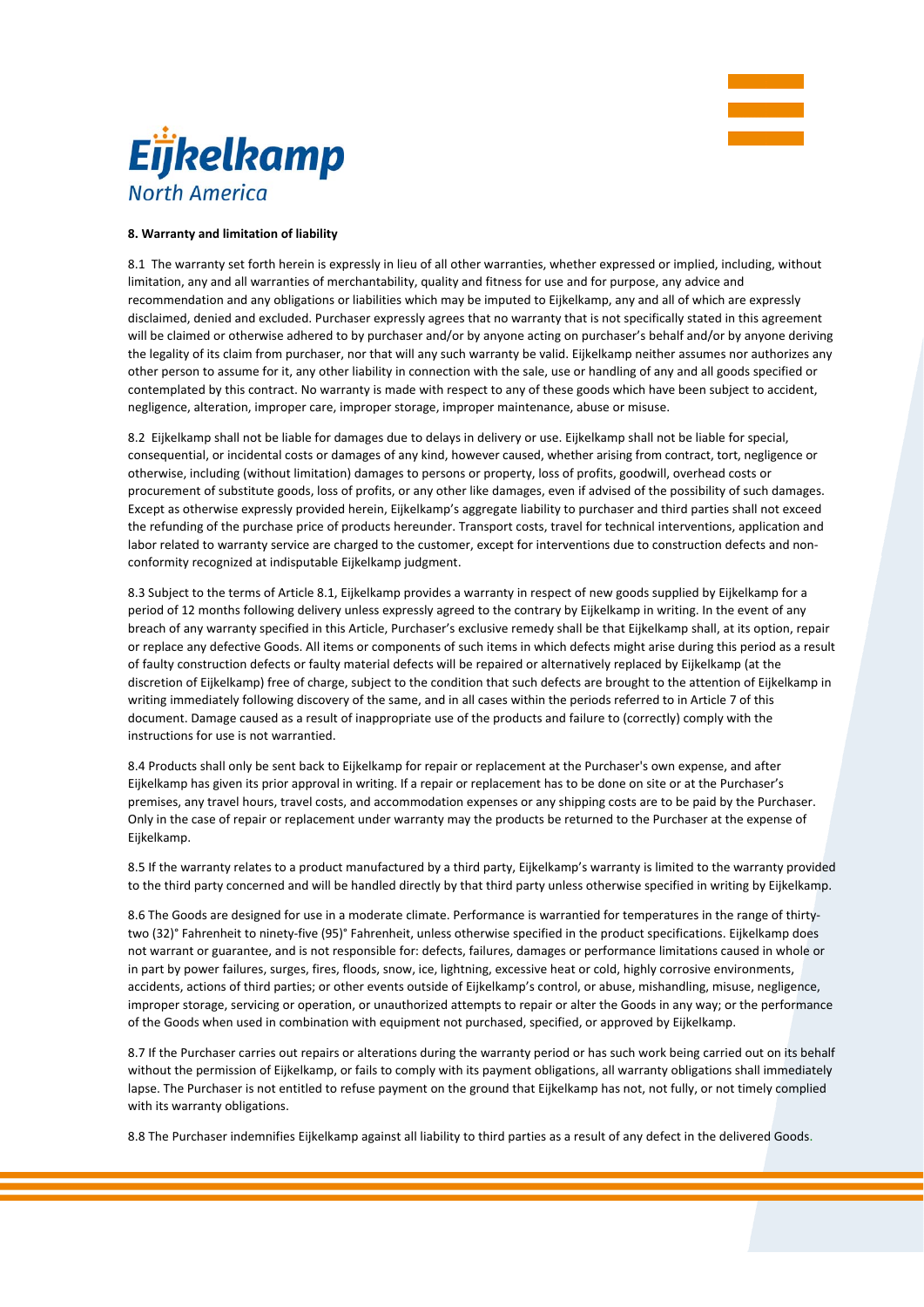



8.9 If the Purchaser returns a product for a refund, the Purchaser must pay for a 25% restocking fee unless otherwise agreed upon in writing by Eijkelkamp. All shipping expenses are at the cost of the Purchaser.9. Security interest

9.1 Without prejudice to these terms and conditions, all Goods delivered by Eijkelkamp at any time remain the property of Eijkelkamp until the moment of payment of all amounts owed to Eijkelkamp by the Purchaser, including interest charges and costs.

9.2 The Purchaser is not authorized to transfer the ownership of the Goods to third parties until full payment for the Goods has been made to Eijkelkamp. If this condition is violated, Eijkelkamp has the right to repossess all Goods delivered by Eijkelkamp or to have such Goods repossessed on its behalf from the location in which such Goods are to be found, without any authorization from the Purchaser or legal intervention being necessary. All of Eijkelkamp's other claims against the Purchaser shall then become immediately due and payable at that time.

# **10. Payment**

10.1 Unless agreed to the contrary in writing, all invoices must be paid within thirty (30) days of the date of the invoice. Should the Purchaser fail to make this payment within the thirty (30) day period, it shall be in default without any warning or other action by Eijkelkamp, whereupon the Purchaser shall then become liable for interest at the amount of two and a half (2.5) percent, or the maximum rate allowed by law.

10.2 Eijkelkamp is also entitled, in addition to the principal claim and the interest, to claim the full costs, including court costs and attorneys' fees, incurred as a result of non-payment or non-timely payment.

10.3 If a reasonable doubt exists on the part of Eijkelkamp with regard to Purchaser's solvency, Eijkelkamp shall have the right to suspend compliance with its obligations under any agreement with the Purchaser until the Purchaser has provided assurances acceptable to Eijkelkamp regarding compliance with all of its payment obligations arising under the agreement concerned or other agreements.

# **11. Default of the Purchaser/dissolution of the agreement**

In the event that the Purchaser fails to comply with any obligation under any agreement with Eijkelkamp, or becomes subject to or is threatened with becoming subject to suspension of payments, declares bankruptcy, decides to liquidate its business; or if Eijkelkamp receives information indicating that a high degree of probability exists that the Purchaser will be unable to comply with its payment obligations, Eijkelkamp shall be entitled to suspend all agreements with the Purchaser in existence at that time without notice, and may demand immediate payment on any outstanding debts, may repossess all Goods delivered but not yet paid for, without prejudice to Eijkelkamp's right to claim compensation for damages, lost profits, and interest.

## **12. Force majeure**

If Eijkelkamp is unable to deliver the Goods on time due to force majeure, it has the right to suspend delivery or to cancel delivery altogether, depending on the circumstances. Force majeure shall apply to all circumstances outside of the reasonable control of Eijkelkamp that are of a nature such that compliance with the agreement cannot reasonably be expected of Eijkelkamp (including, without limitation, acts of God, fire, flood, war, explosion, sabotage, terrorism, embargo, civil commotion, acts or omissions of any government entity, supplier delays, communications or power failure, equipment or software malfunction, or labor disputes). Eijkelkamp is prepared in such cases to consult with the Purchaser regarding measures that might be taken with the intention of preventing damages for both Eijkelkamp and the Purchaser or at least with a view to limiting such damages as far as is reasonably possible. The Purchaser is not entitled to any reimbursement for damages in the event that an instance of force majeure occurs.

# **13. Severability**

Should any provision of these terms and conditions be held to any extent unenforceable, invalid, or prohibited under law, then such provision shall be deemed restated to reflect the original intention of Eijkelkamp as nearly as possible in accordance with applicable law and the remainder of these terms and conditions. The application of such provisions to persons, property, or circumstances other than those as to which it is invalid, unenforceable, or prohibited, shall not be affected thereby, and each provision of these terms and conditions shall be valid and enforceable to the fullest extent permitted by law.